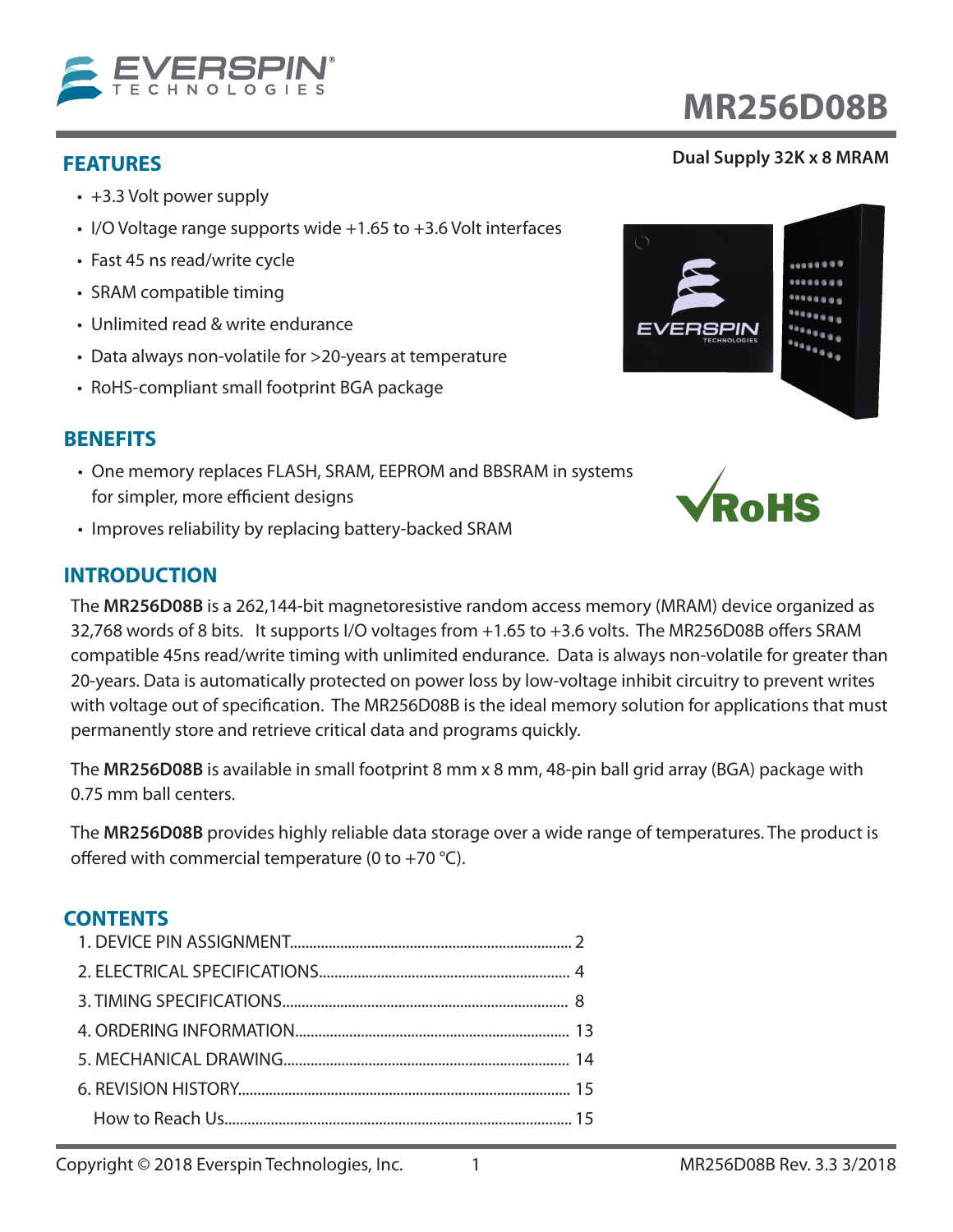# **1. DEVICE PIN ASSIGNMENT**



#### **Figure 1.1 Block Diagram**

| <b>Signal Name</b>         | <b>Function</b>                                                  |
|----------------------------|------------------------------------------------------------------|
| A                          | Address Input                                                    |
| $ \bar{\mathsf{E}}$        | Chip Enable                                                      |
| $\overline{\text{W}}$      | <b>Write Enable</b>                                              |
| $\overline{G}$             | <b>Output Enable</b>                                             |
| <b>DQ</b>                  | Data I/O                                                         |
| $V_{DD}$                   | Power Supply                                                     |
| $'V_{DDQ}$                 | I/O Power Supply                                                 |
| $\mathsf{V}_{\mathsf{SS}}$ | Ground                                                           |
| DC                         | Do Not Connect                                                   |
| NC                         | No Connection, Ball D3, H1, H6, G2 Reserved for Future Expansion |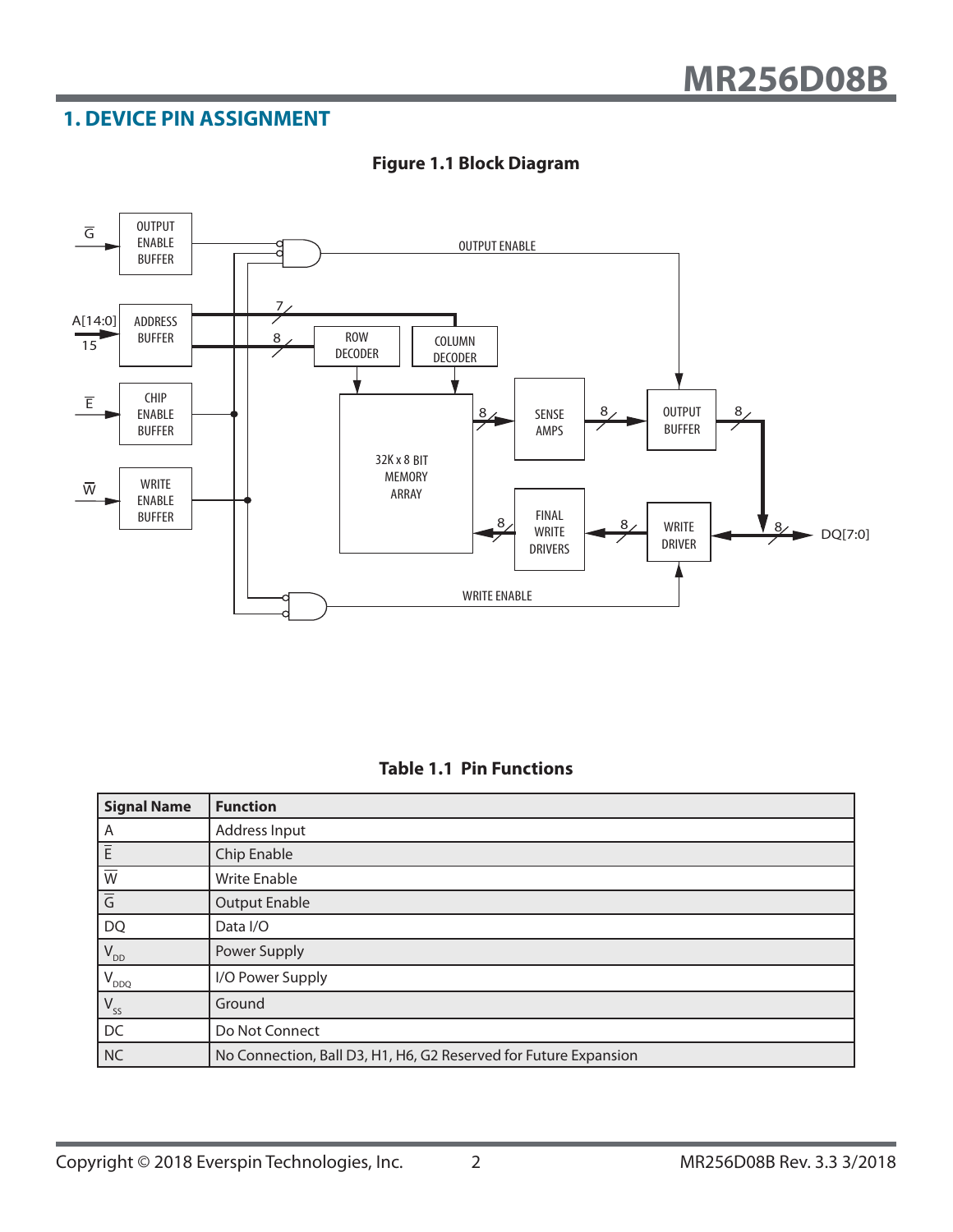

**Figure 1.2 Pin Diagrams for Available Packages (Top View)**

**48 Pin FBGA**

#### **Table 1.2 Operating Modes**

|  | W <sup>1</sup> | <b>Mode</b>       | V <sub>DD</sub> Current           | $DQ[7:0]^2$              |
|--|----------------|-------------------|-----------------------------------|--------------------------|
|  |                | Not selected      | $\frac{1}{5B1}$ , $\frac{1}{5B2}$ | $Hi-Z$                   |
|  |                | Output disabled   | "DDR                              | $Hi-Z$                   |
|  |                | <b>Byte Read</b>  | 'DDR                              | $\nu_{\text{Out}}$       |
|  |                | <b>Byte Write</b> | 'DDW                              | $\mathbf{v}_{\text{in}}$ |

 $1 H = high, L = low, X = don't care$ 

 $2$  Hi-Z = high impedance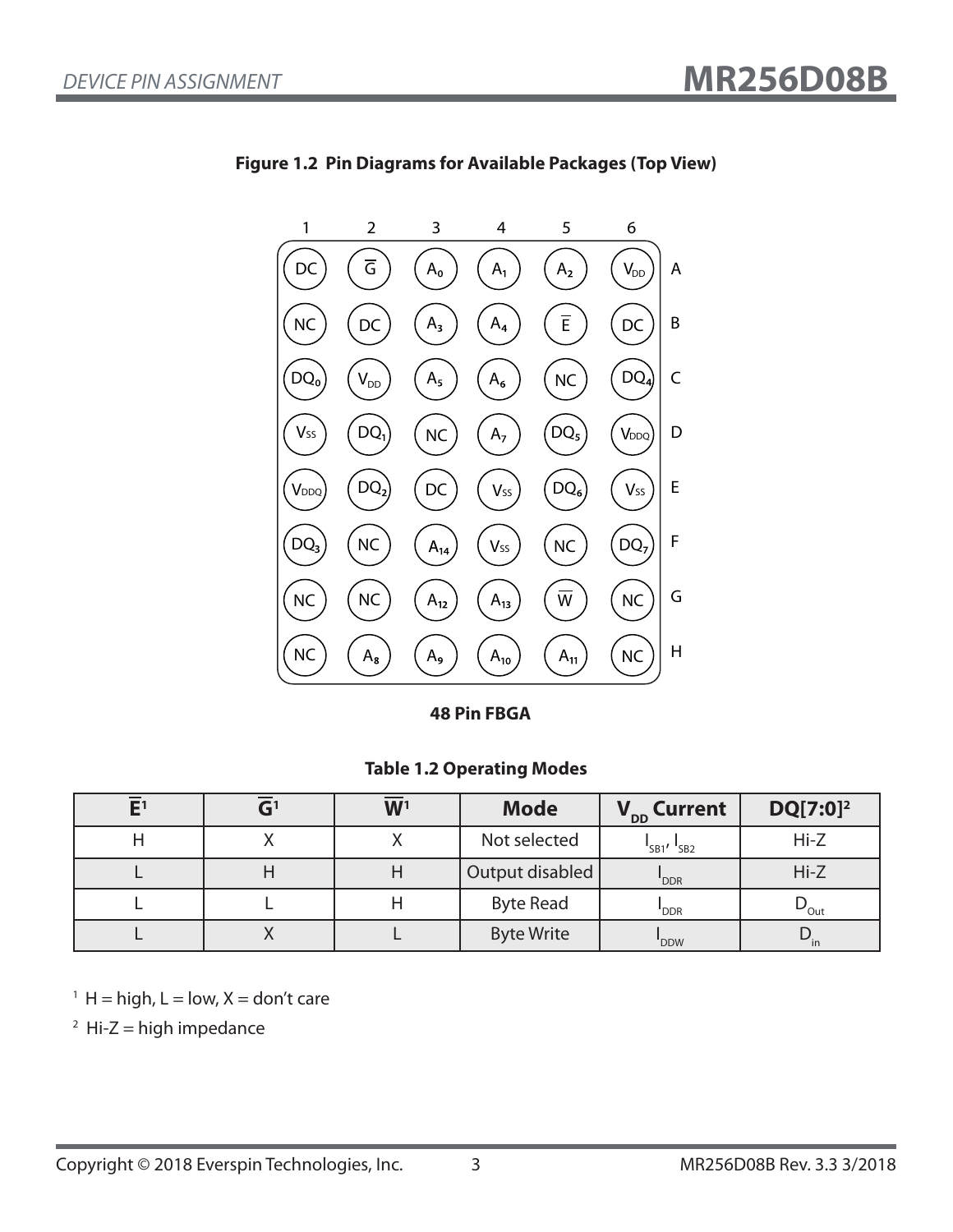# **2. ELECTRICAL SPECIFICATIONS**

#### **Absolute Maximum Ratings**

This device contains circuitry to protect the inputs against damage caused by high static voltages or electric fields; however, it is advised that normal precautions be taken to avoid application of any voltage greater than maximum rated voltages to these high-impedance (Hi-Z) circuits. The device also contains protection against external magnetic fields. Precautions should be taken to avoid application of any magnetic field more intense than the maximum field intensity specified in the maximum ratings.

| <b>Parameter</b>                              | <b>Symbol</b>                | <b>Value</b>        | <b>Unit</b>     |
|-----------------------------------------------|------------------------------|---------------------|-----------------|
| Core Supply voltage <sup>2</sup>              | $V_{\underline{DD}}$         | $-0.5$ to 4.0       | V               |
| I/O Power Supply voltage <sup>2</sup>         | $V_{DDQ}$                    | $-0.5$ to 4.0       | V               |
|                                               |                              | $-0.5$ to $+4.0$ or |                 |
| Voltage on any pin <sup>2</sup>               | $V_{\text{IN}}$              | $V_{DDQ}$ + 0.5     | V               |
|                                               |                              | whichever is less   |                 |
| Output current per pin                        | <b>OUT</b>                   | ±20                 | mA              |
| Package power dissipation <sup>3</sup>        | $P_{D}$                      | 0.600               | W               |
| Temperature under bias                        | $T_{\text{BLAS}}$            | $-10$ to 85         | $^{\circ}$ C    |
| <b>Storage Temperature</b>                    | $T_{\underline{\text{stg}}}$ | $-55$ to $150$      | $^{\circ}$ C    |
| Lead temperature during solder (3 minute max) | $T_{\text{lead}}$            | 260                 | $\rm ^{\circ}C$ |
| Maximum magnetic field during write           | н<br>max write               | 2000                | A/m             |
| Maximum magnetic field during read or standby | н<br>max read                | 8000                | A/m             |

### **Table 2.1 Absolute Maximum Ratings1**

<sup>1</sup> Permanent device damage may occur if absolute maximum ratings are exceeded. Functional operation should be restricted to recommended operating conditions. Exposure to excessive voltages or magnetic fields could affect device reliability.

<sup>2</sup> All voltages are referenced to  $V_{sc}$ .

<sup>3</sup> Power dissipation capability depends on package characteristics and use environment.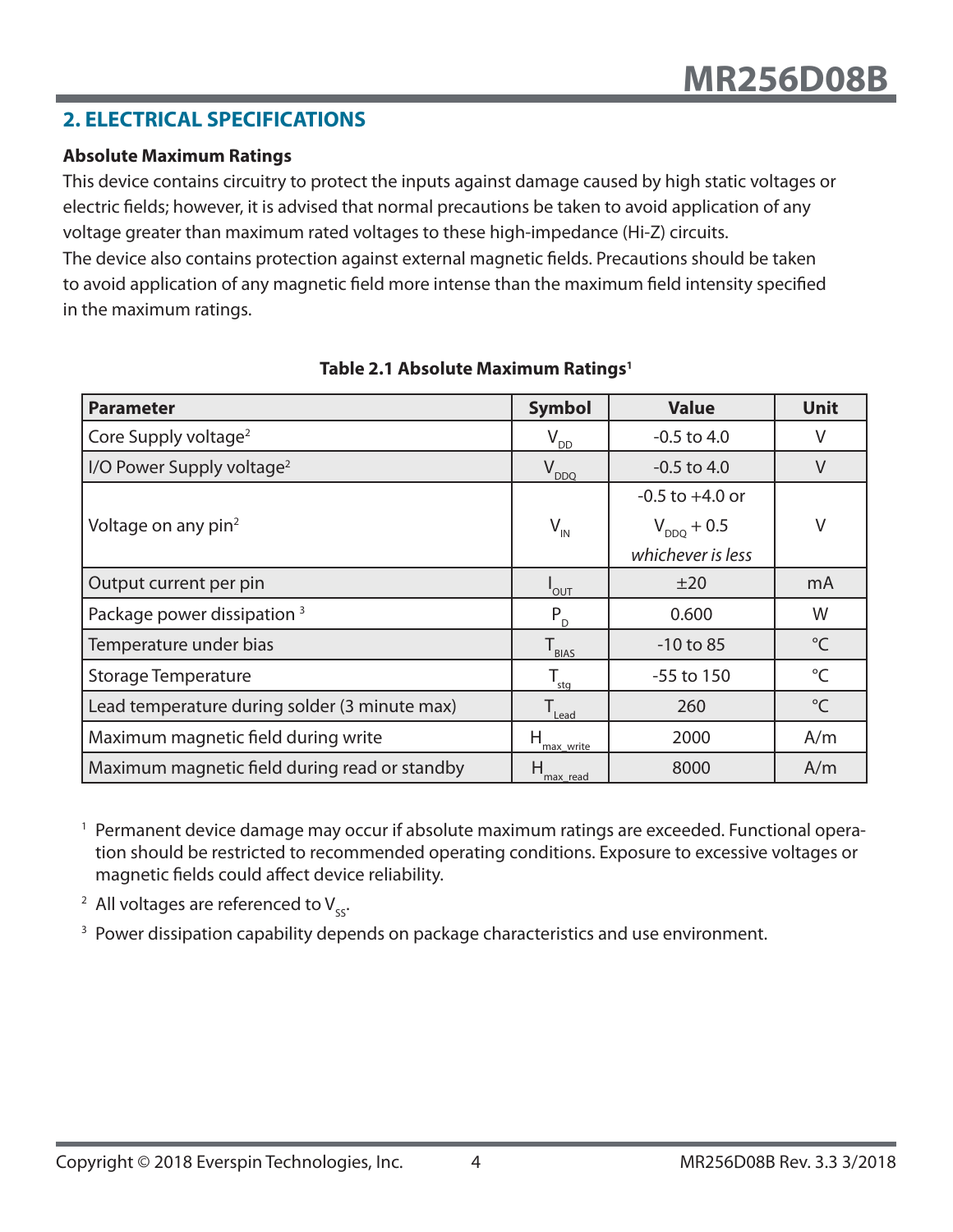| <b>Parameter</b>                                | <b>Symbol</b>                     | <b>Min</b>          | <b>Typical</b> | <b>Max</b>                    | <b>Unit</b>  |
|-------------------------------------------------|-----------------------------------|---------------------|----------------|-------------------------------|--------------|
| Core Power supply voltage                       | $V_{DD}$                          | 3.0 <sup>1</sup>    | 3.3            | 3.6                           | V            |
| I/O Power supply voltage                        | $V_{DDQ}$                         | $1.65^{\mathrm{i}}$ |                | 3.6                           | $\vee$       |
| Write inhibit voltage                           | V <sub>WIDD</sub>                 | 2.5                 | 2.7            | 3.0 <sup>i</sup>              | V            |
| Write inhibit voltage                           | $\rm V_{wIDDQ}$                   | 1.2                 | 1.4            | $1.65$ <sup>i</sup>           | V            |
| Input high voltage $(V_{\text{DDO}}=1.65-2.2V)$ | $V_{\underline{I} \underline{H}}$ | 1.4                 |                | $V_{DDQ} + 0.2$ <sup>ii</sup> | $\vee$       |
| Input high voltage $(V_{\text{DDO}}=2.2-2.7V)$  | $V_{\scriptscriptstyle\rm IH}$    | 1.8                 |                | $V_{DDQ} + 0.2$ <sup>ii</sup> | $\vee$       |
| Input high voltage $(V_{\text{DDO}}=2.7-3.6V)$  | $V_{\underline{\mathbb{H}}}$      | 2.2                 |                | $V_{DDQ} + 0.2$ <sup>ii</sup> | $\vee$       |
| Input low voltage $(V_{\text{DDO}}=1.65-2.2V)$  | $V_{\parallel}$                   | $-0.2$ iii          |                | 0.4                           | V            |
| Input low voltage $(V_{DDO} = 2.2 - 2.7V)$      | $V_{\parallel}$                   | $-0.2$ iii          |                | 0.6                           | V            |
| Input low voltage $(V_{\text{DDO}}=2.7-3.6V)$   | $V_{\parallel}$                   | $-0.2$ iii          |                | 0.8                           | $\vee$       |
| Temperature under bias                          |                                   | $\overline{0}$      |                | 70                            | $^{\circ}$ C |

# **Table 2.2 Operating Conditions**

 $^{\rm i}$  V<sub>DDQ</sub>≤V<sub>DD</sub>. Write inhibit occurs when either V<sub>DD</sub> or V<sub>DDQ</sub> drops below its write inhibit voltage. There is a 2 ms startup time once  $\bm{\mathsf{V}}_{\mathsf{DD}}$  exceeds  $\bm{\mathsf{V}}_{\mathsf{DD}}$ (min). See **Power Up and Power Down Sequencing**.

ii V<sub>IH</sub>(max) = V<sub>DDQ</sub> + 0.2 V DC ; V<sub>IH</sub>(max) = V<sub>DDQ</sub> + 0.5 V AC (pulse width ≤ 20 ns) for I ≤ 20.0 mA.

iii  $V_{\text{IL}}(min) = -0.2 V \text{ DC}$ ;  $V_{\text{IL}}(min) = -2.0 V \text{ AC}$  (pulse width ≤ 20 ns) for I ≤ 20.0 mA.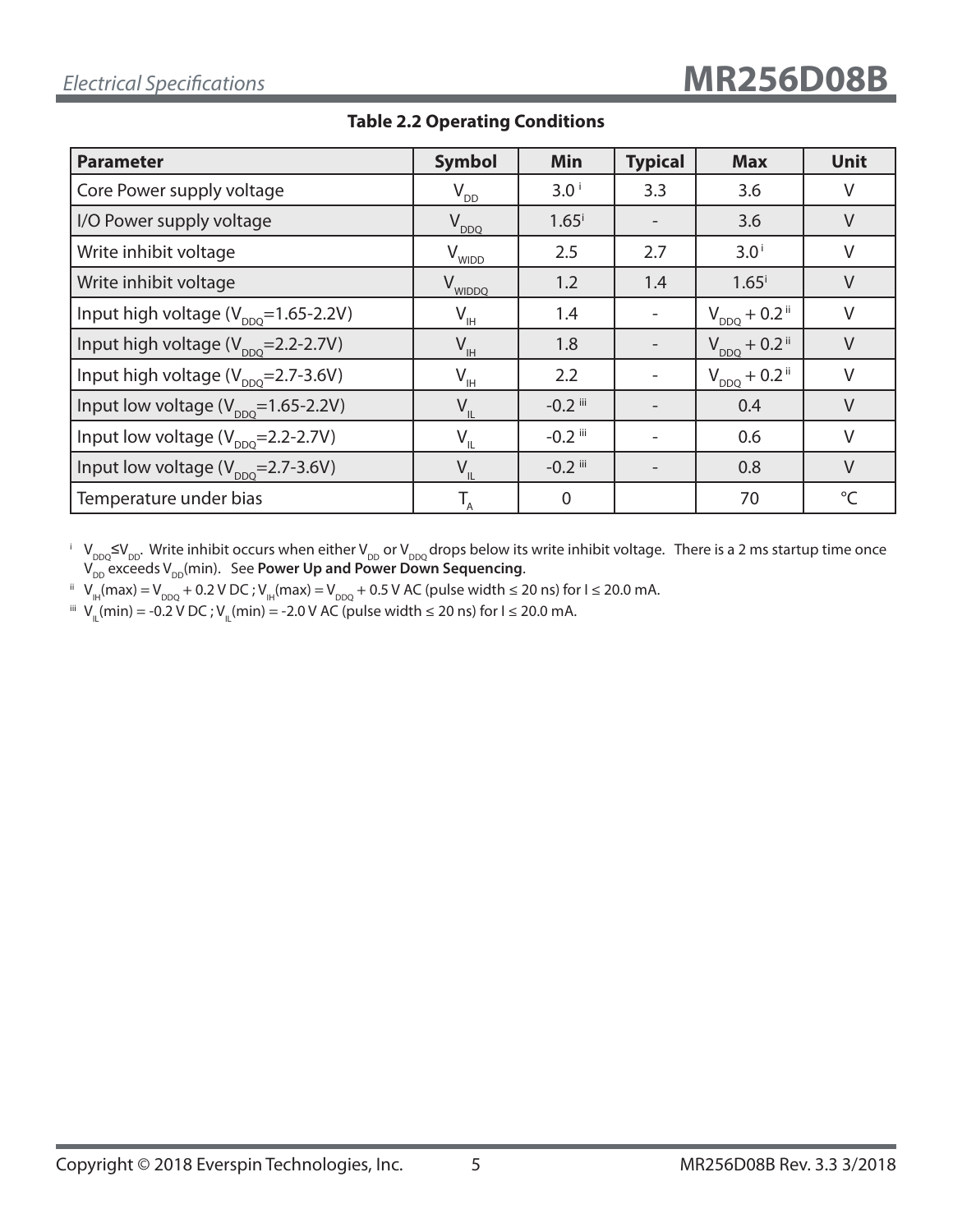# **Power Up and Power Down Sequencing**

MRAM is protected from write operations whenever V<sub>DD</sub> is less than V<sub>WIDD</sub> or V<sub>DDO</sub> is less than V<sub>WIDDO</sub>. As soon as V<sub>DD</sub> exceeds V<sub>DD</sub>(min) and V<sub>DDQ</sub> exceeds V<sub>DDQ</sub>(min), there is a startup time of 2 ms before read or write operations can start. This time allows memory power supplies to stabilize.

The  $\overline{E}$  and  $\overline{W}$  control signals should track V<sub>DD</sub> on power up to V<sub>DD</sub>- 0.2 V or V<sub>H</sub> (whichever is lower) and remain high for the startup time. In most systems, this means that these signals should be pulled up with a resistor so that signal remains high if the driving signal is Hi-Z during power up. Any logic that drives  $\bar{E}$  and  $\bar{W}$ should hold the signals high with a power-on reset signal for longer than the startup time.

During power loss or brownout where either  $V_{DD}$  goes below  $V_{WDD}$  or  $V_{DDQ}$  goes below  $V_{WDDQ}$ , writes are protected and a startup time must be observed when power returns above  $V_{DD}(min)$  and / or  $V_{DDQ}$ .



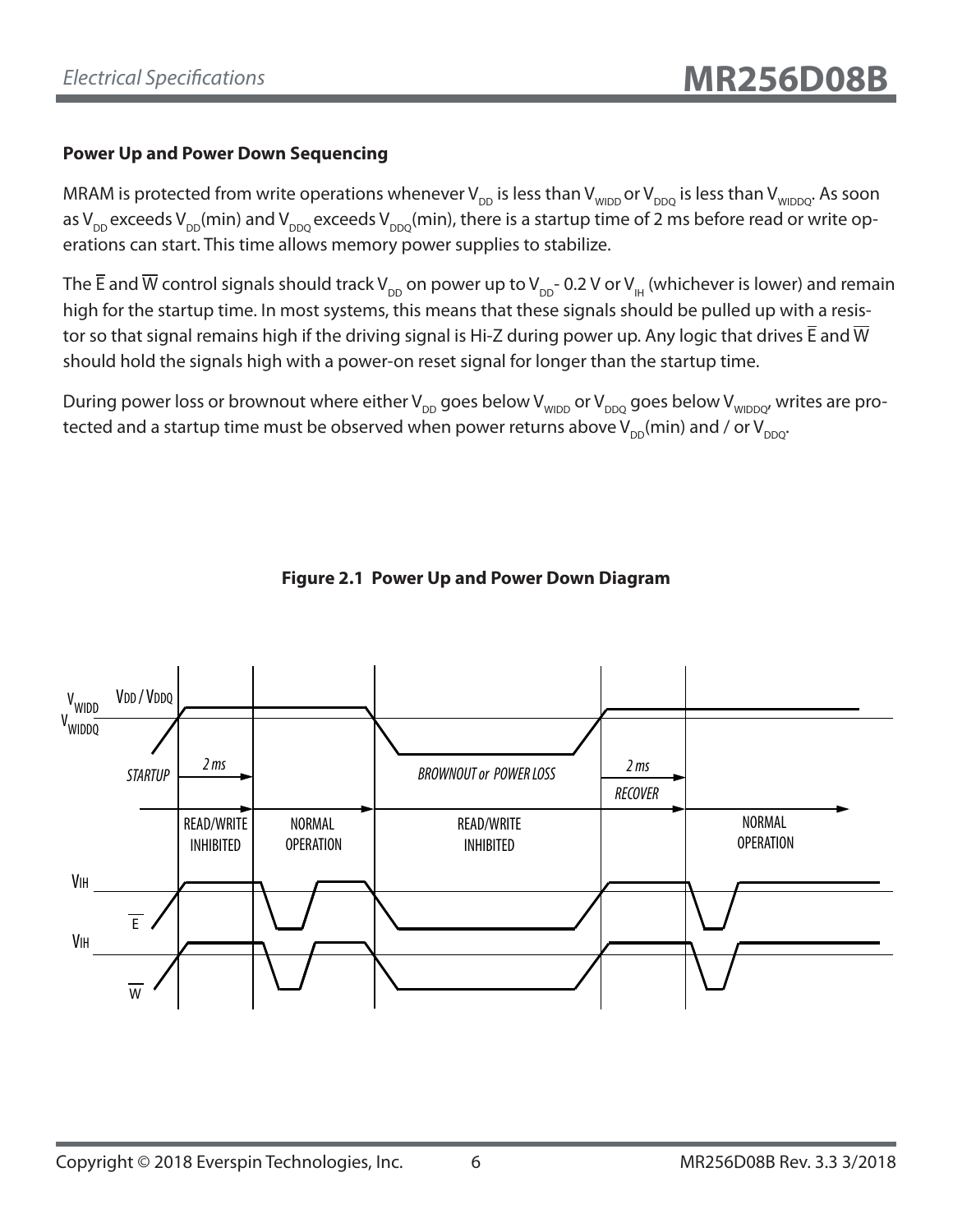| <b>Parameter</b>                                                               | <b>Symbol</b>                           | <b>Min</b> | <b>Typical</b> | <b>Max</b>               | <b>Unit</b> |
|--------------------------------------------------------------------------------|-----------------------------------------|------------|----------------|--------------------------|-------------|
| Input leakage current                                                          | $\mathsf{I}_{\mathsf{lkg}(\mathsf{I})}$ |            |                | $\pm 1$                  | μA          |
| Output leakage current                                                         | $\mathsf{I}_{\mathsf{lkg}(\mathsf{O})}$ |            |                | ±1                       | μA          |
| Output low voltage ( $V_{\text{non}}$ =1.65-2.2V@ 0.1mA)                       | $V_{OL}$                                |            |                | 0.2                      | $\vee$      |
| Output low voltage (V <sub>DDQ</sub> =2.2-2.7V@ 0.1mA)                         | $V_{OL}$                                |            |                | 0.4                      | $\vee$      |
| Output low voltage ( $V_{\text{DDO}}$ =2.7-3.6V@ 2.1 mA)                       | $V_{OL}$                                |            |                | 0.4                      | V           |
| Output high voltage ( $V_{\text{pno}}$ =1.65-2.2V@ - 0.1 mA)                   | $V_{OH}$                                | 1.4        |                |                          | $\vee$      |
| Output high voltage $(V_{DDO} = 2.2 - 2.7 V@ - 0.1 mA)$                        | $V_{OH}$                                | 2          |                |                          | V           |
| Output high voltage $(V_{\text{pno}}=2.7-3.6V\textcircled{a} -1.0 \text{ mA})$ | $V_{OH}$                                | 2.4        |                | $\overline{\phantom{0}}$ | V           |

## **Table 2.3 DC Characteristics**

### **Table 2.4 Power Supply Characteristics**

| <b>Parameter</b>                                                                                                                                                                                           | <b>Symbol</b>    | <b>Typical</b> | <b>Max</b>     | <b>Unit</b> |
|------------------------------------------------------------------------------------------------------------------------------------------------------------------------------------------------------------|------------------|----------------|----------------|-------------|
| AC active supply current - read modes <sup>1</sup><br>$(I_{\text{out}} = 0 \text{ mA}, V_{\text{DD}} = \text{max})$                                                                                        | <sup>I</sup> DDR | 25             | 30             | mA          |
| AC active supply current - write modes <sup>1</sup><br>$(V_{\text{DD}}$ = max)                                                                                                                             | <b>PDDW</b>      | 55             | 65             | mA          |
| AC active operating current<br>$(V_{DDO} = V_{\text{H}} = 3.6 V, V_{\text{H}} = 0 V)$<br>input transitions <2ns, no output load                                                                            | $I_{DDQ}$        | 0.50           | $\overline{2}$ | mA          |
| AC standby current<br>$(V_{\text{DD}}$ = max, $\overline{E} = V_{\text{H}}$<br>no other restrictions on other inputs                                                                                       | $I_{SB1}$        | 6              | 8              | mA          |
| <b>CMOS standby current</b><br>$(\overline{E}$ ≥ V <sub>nn</sub> - 0.2 V and V <sub>In</sub> ≤ V <sub>ss</sub> + 0.2 V or ≥ V <sub>nn0</sub> - 0.2 V)<br>$(V_{\text{DD}} = \text{max}, f = 0 \text{ MHz})$ | I <sub>SB2</sub> | 5              | 7              | mA          |

<sup>1</sup> All active current measurements are measured with one address transition per cycle and at minimum cycle time.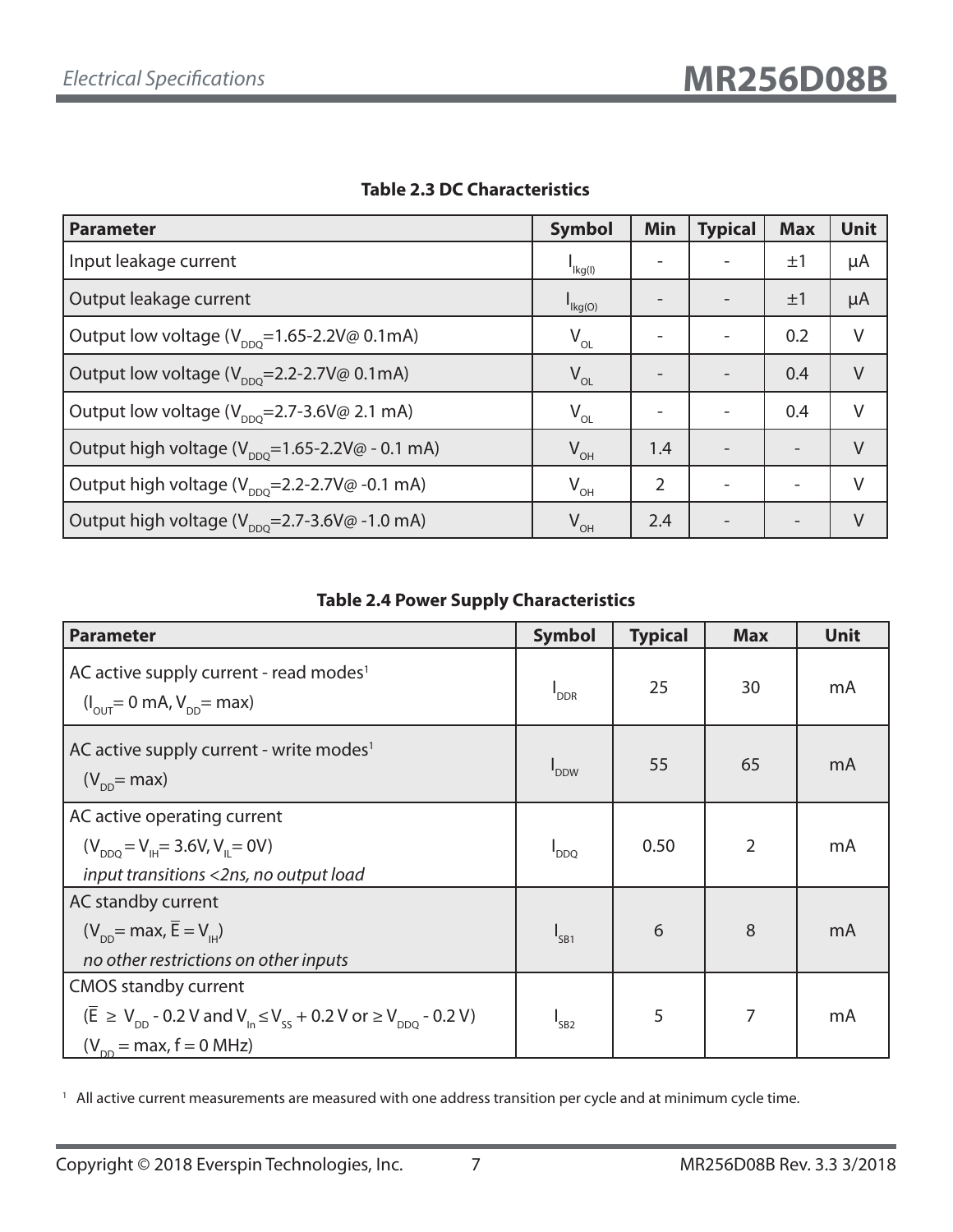# **3. TIMING SPECIFICATIONS**

# **Table 3.1 Capacitance1**

| <b>Parameter</b>          | <b>Symbol</b>        | <b>Typical</b> | <b>Max</b> | Unit |
|---------------------------|----------------------|----------------|------------|------|
| Address input capacitance | $\mathsf{u}$         |                |            | pF   |
| Control input capacitance | $\nightharpoonup$ In |                |            | pF   |
| Input/Output capacitance  | $\sim_{\text{I/O}}$  |                |            | рF   |

<sup>1</sup> f = 1.0 MHz, VDDQ=VDDQ(typ),  $T_A$  = 25 °C, periodically sampled rather than 100% tested.

|  | <b>Table 3.2 AC Measurement Conditions</b> |  |
|--|--------------------------------------------|--|
|--|--------------------------------------------|--|

| <b>Parameter</b>                                                             | $V_{DDQ} = 1.8$ | $V_{DDQ} = 2.5$ | $V_{DDQ} = 3.3$ | <b>Unit</b> |
|------------------------------------------------------------------------------|-----------------|-----------------|-----------------|-------------|
| Logic input timing measurement reference level                               | 0.8             | 0.8             | 0.8             |             |
| Logic output timing measurement reference level                              | 0.8             | 0.8             | 0.8             |             |
| Logic input pulse levels                                                     | 0 or 1.8        | 0 or 2.5        | 0 or 3.3        |             |
| Output load voltage (VL) for low & high impedance<br>parameters (Figure 3.1) | 0.8             | 1.2             | 1.75            |             |
| Output load resistor (R1) for all other timing                               | 13,500          | 16,600          | 1,103           | Ω           |
| Output load resistor (R2) for all other timing                               | 10,800          | 15,400          | 1,554           |             |

# **Figure 3.1 Output Load Test Low and High**



### **Figure 3.2 Output Load Test All Others**

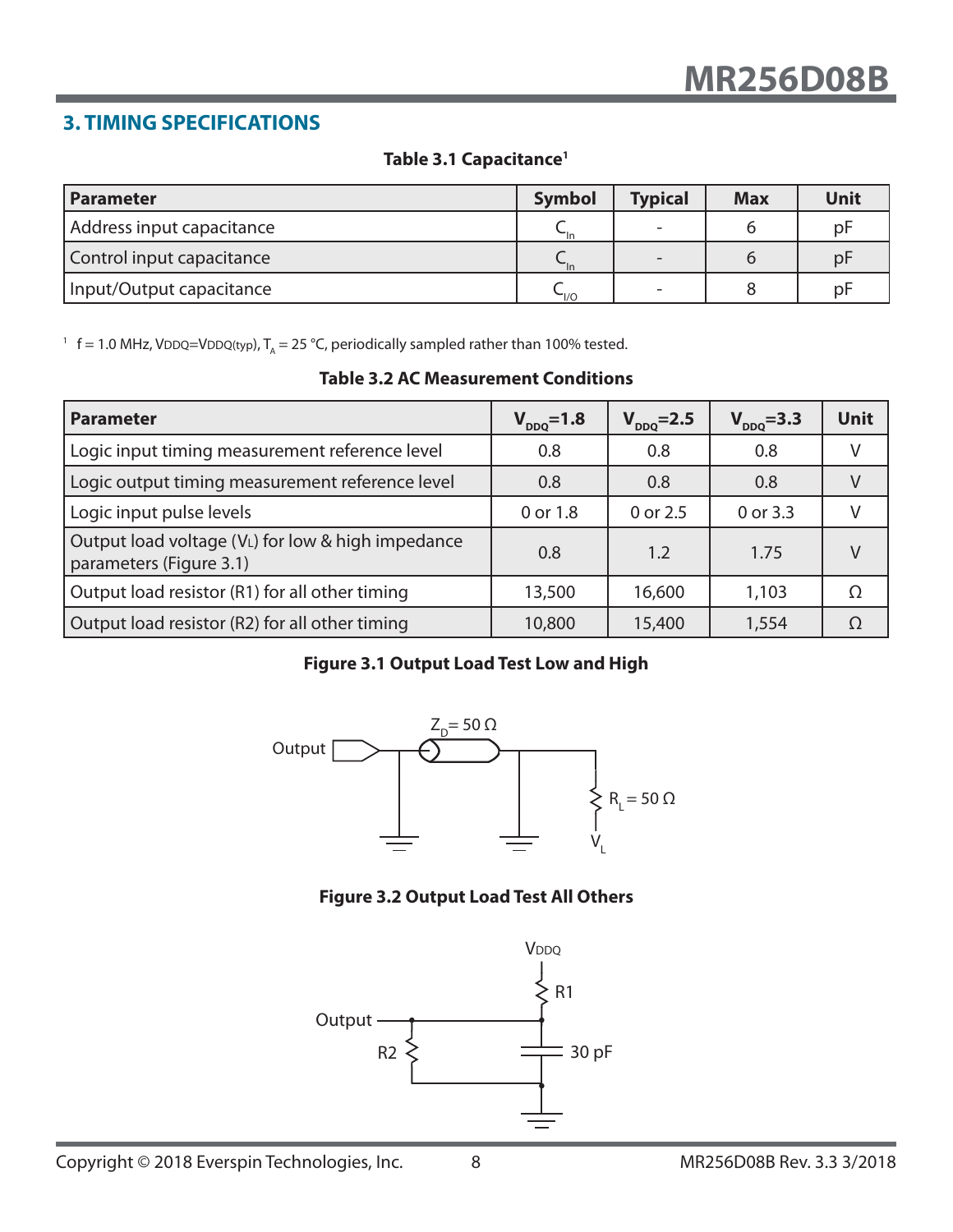#### **Read Mode**

| $18812$ $313$ $11249$ $2341$ $11111111$         |                                         |          |            |             |  |  |  |
|-------------------------------------------------|-----------------------------------------|----------|------------|-------------|--|--|--|
| <b>Parameter</b>                                | <b>Symbol</b>                           | Min      | <b>Max</b> | <b>Unit</b> |  |  |  |
| Read cycle time                                 | $t_{AVAV}$                              | 45       |            | ns          |  |  |  |
| Address access time                             | $t_{AVQV}$                              |          | 45         | ns          |  |  |  |
| Enable access time <sup>2</sup>                 | $t_{ELOV}$                              |          | 45         | ns          |  |  |  |
| Output enable access time                       | $\operatorname{t}_{\text{\tiny{GLQV}}}$ |          | 20         | ns          |  |  |  |
| Output hold from address change                 | $\mathfrak{r}_{\rm{AXQX}}$              | 3        |            | ns          |  |  |  |
| Enable low to output active <sup>3</sup>        | $t_{ELOX}$                              | 3        |            | ns          |  |  |  |
| Output enable low to output active <sup>3</sup> | $\mathsf{t}_{\mathsf{GLQX}}$            | $\Omega$ |            | ns          |  |  |  |
| Enable high to output Hi-Z <sup>3</sup>         | $t_{EHQZ}$                              | $\Omega$ | 15         | ns          |  |  |  |
| Output enable high to output Hi-Z <sup>3</sup>  | <b>L</b> GHQZ                           |          | 15         | ns          |  |  |  |

#### **Table 3.3 Read Cycle Timing1**

 $1\;\overline{W}$  is high for read cycle. Power supplies must be properly grounded and decoupled, and bus contention conditions must be minimized or eliminated during read or write cycles.

<sup>2</sup> Addresses valid before or at the same time  $\overline{E}$  goes low.

<sup>3</sup> This parameter is sampled and not 100% tested. Transition is measured ±200 mV from the steady-state voltage.



## **Figure 3.3A Read Cycle 1**

NOTE: Device is continuously selected ( $\overline{\mathsf{E}} \leq \mathsf{V}_{\mathsf{u}}, \overline{\mathsf{G}} \leq \mathsf{V}_{\mathsf{u}}$ )

#### **Figure 3.3B Read Cycle 2**

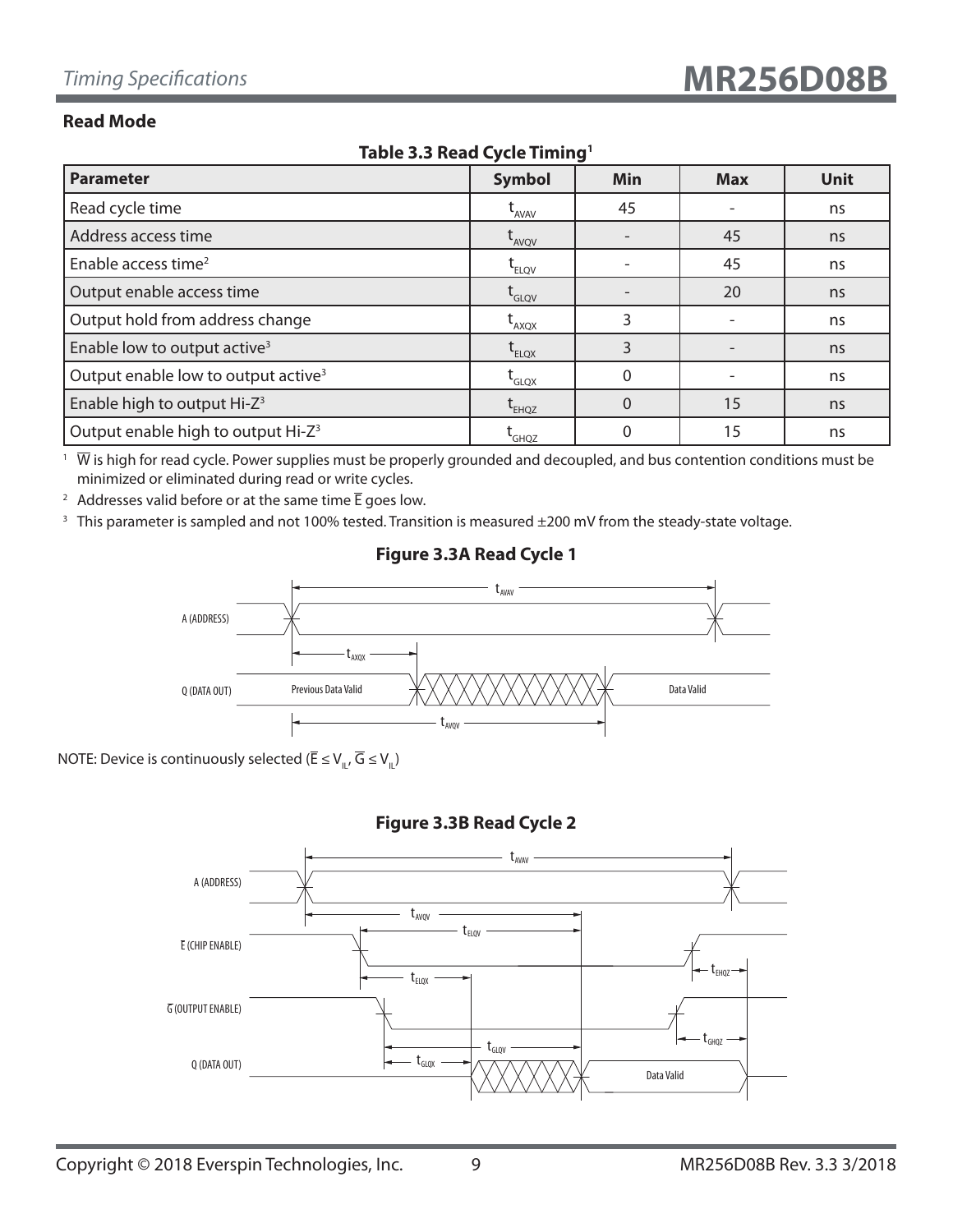| <b>READ IS NOT THE LIGHTER CONTRACT CONTRACT</b>           |                                                   |              |                          |             |  |  |
|------------------------------------------------------------|---------------------------------------------------|--------------|--------------------------|-------------|--|--|
| <b>Parameter</b>                                           | <b>Symbol</b>                                     | Min          | <b>Max</b>               | <b>Unit</b> |  |  |
| Write cycle time <sup>2</sup>                              | $t_{AVAV}$                                        | 45           |                          | ns          |  |  |
| Address set-up time                                        | $t_{AVWL}$                                        | $\Omega$     |                          | ns          |  |  |
| Address valid to end of write $(G$ high)                   | $t_{A VWH}$                                       | 25           | $\overline{\phantom{a}}$ | ns          |  |  |
| Address valid to end of write $(\overline{G} \text{ low})$ | $\rm{t}_{_{AVWH}}$                                | 25           |                          | ns          |  |  |
| Write pulse width $(\overline{G}$ high)                    | $t_{\text{WLWH}}$<br>$\mathsf{t}_{\mathsf{WLEH}}$ | 20           | $\overline{\phantom{a}}$ | ns          |  |  |
| Write pulse width $(\overline{G}$ low)                     | $t$ <sub>WLWH</sub><br>$t_{\text{WLEH}}$          | 20           |                          | ns          |  |  |
| Data valid to end of write                                 | $\operatorname{\mathsf{t}}_{_{\mathsf{DVMH}}}$    | 15           |                          | ns          |  |  |
| Data hold time                                             | $t_{\text{whDX}}$                                 | $\Omega$     |                          | ns          |  |  |
| Write low to data Hi-Z <sup>3</sup>                        | $t_{\text{WLQZ}}$                                 | $\mathbf{0}$ | 15                       | ns          |  |  |
| Write high to output active <sup>3</sup>                   | $t_{\text{WHQX}}$                                 | 3            |                          | ns          |  |  |
| Write recovery time                                        | $L_{WHAX}$                                        | 12           |                          | ns          |  |  |

**Table 3.4 Write Cycle Timing 1 (W Controlled)1**

<sup>1</sup> All writes occur during the overlap of  $\bar{E}$  low and  $\overline{W}$  low. Power supplies must be properly grounded and decoupled and bus contention conditions must be minimized or eliminated during read and write cycles. If  $\overline{G}$  goes low at the same time or after  $\overline{W}$  goes low, the output will remain in a high impedance state. After  $\overline{W}$  or  $\overline{E}$  has been brought high, the signal must remain in steady-state high for a minimum of 2 ns. The minimum time between  $\bar{E}$  being asserted low in one cycle to  $\bar{E}$  being asserted low in a subsequent cycle is the same as the minimum cycle time allowed for the device.

 $2$  All write cycle timings are referenced from the last valid address to the first transition address.

<sup>3</sup> This parameter is sampled and not 100% tested. Transition is measured  $\pm 200$  mV from the steady-state voltage. At any given voltage or temperature,  $t_{w_{\text{UQZ}}}(\text{max}) < t_{w_{\text{HQX}}}(\text{min})$ 



# **Figure 3.4 Write Cycle Timing 1 (W Controlled)**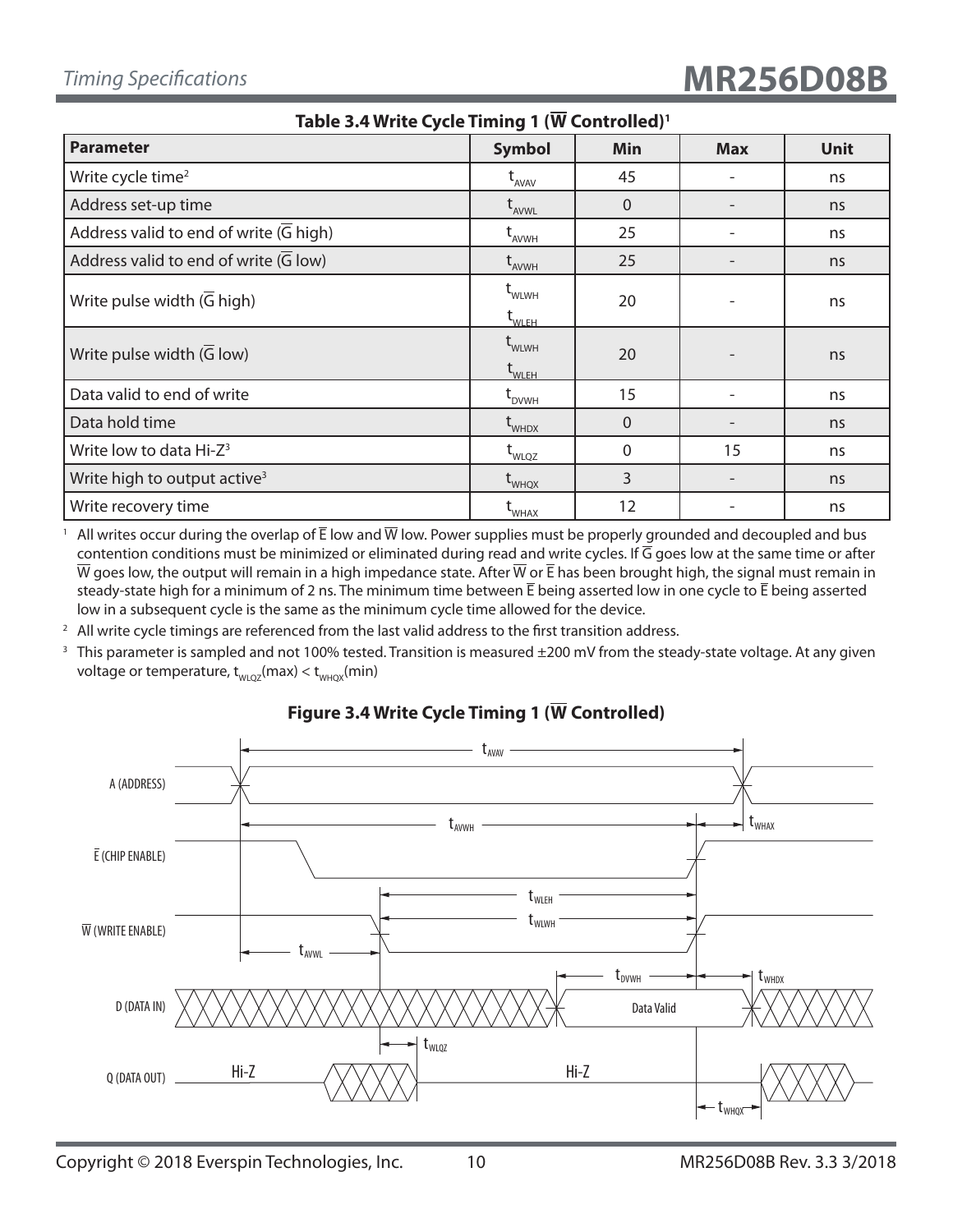| Table 3.3 Write Cycle Thinng $2$ (L Controlled)            |                                                                                                      |                |            |             |  |  |
|------------------------------------------------------------|------------------------------------------------------------------------------------------------------|----------------|------------|-------------|--|--|
| <b>Parameter</b>                                           | <b>Symbol</b>                                                                                        | Min            | <b>Max</b> | <b>Unit</b> |  |  |
| Write cycle time <sup>2</sup>                              | $t_{AVAV}$                                                                                           | 45             |            | ns          |  |  |
| Address set-up time                                        | $t_{AVEL}$                                                                                           | $\mathbf 0$    |            | ns          |  |  |
| Address valid to end of write $(G$ high)                   | $\operatorname{t}_{\scriptscriptstyle\mathsf{AVEH}}$                                                 | 25             |            | ns          |  |  |
| Address valid to end of write $(\overline{G} \text{ low})$ | $\operatorname{\mathsf{t}}_{_{\scriptscriptstyle\mathsf{AVEH}}}$                                     | 25             |            | ns          |  |  |
| Enable to end of write $(\overline{G}$ high)               | $\mathfrak{t}_{\scriptscriptstyle\mathrm{ELEH}}$<br>$\operatorname{t}_{\scriptscriptstyle \rm ELWH}$ | 20             |            | ns          |  |  |
| Enable to end of write $(\overline{G} \text{ low})^3$      | $t_{ELEH}$<br>$\operatorname{\mathsf{t}}_{\scriptscriptstyle\mathsf{ELWH}}$                          | 20             |            | ns          |  |  |
| Data valid to end of write                                 | $\tau_{DVEH}$                                                                                        | 15             |            | ns          |  |  |
| Data hold time                                             | $t_{EHDX}$                                                                                           | $\overline{0}$ |            | ns          |  |  |
| Write recovery time                                        | $\operatorname{\mathsf{t}}_{\mathsf{\scriptscriptstyle EHAX}}$                                       | 12             |            | ns          |  |  |

**Table 3.5 Write Cycle Timing 2 (E Controlled)1**

<sup>1</sup> All writes occur during the overlap of  $\bar{E}$  low and  $\bar{W}$  low. Power supplies must be properly grounded and decoupled and bus contention conditions must be minimized or eliminated during read and write cycles. If  $\overline{G}$  goes low at the same time or after  $\overline{W}$  goes low, the output will remain in a high impedance state. After  $\overline{W}$  or  $\overline{E}$  has been brought high, the signal must remain in steady-state high for a minimum of 2 ns. The minimum time between  $\bar{E}$  being asserted low in one cycle to  $\bar{E}$  being asserted low in a subsequent cycle is the same as the minimum cycle time allowed for the device.

 $2$  All write cycle timings are referenced from the last valid address to the first transition address.

<sup>3</sup> If  $\bar{E}$  goes low at the same time or after  $\bar{W}$  goes low, the output will remain in a high-impedance state. If  $\bar{E}$  goes high at the same time or before  $\overline{W}$  goes high, the output will remain in a high-impedance state.



# **Figure 3.5 Write Cycle Timing 2 (E Controlled)**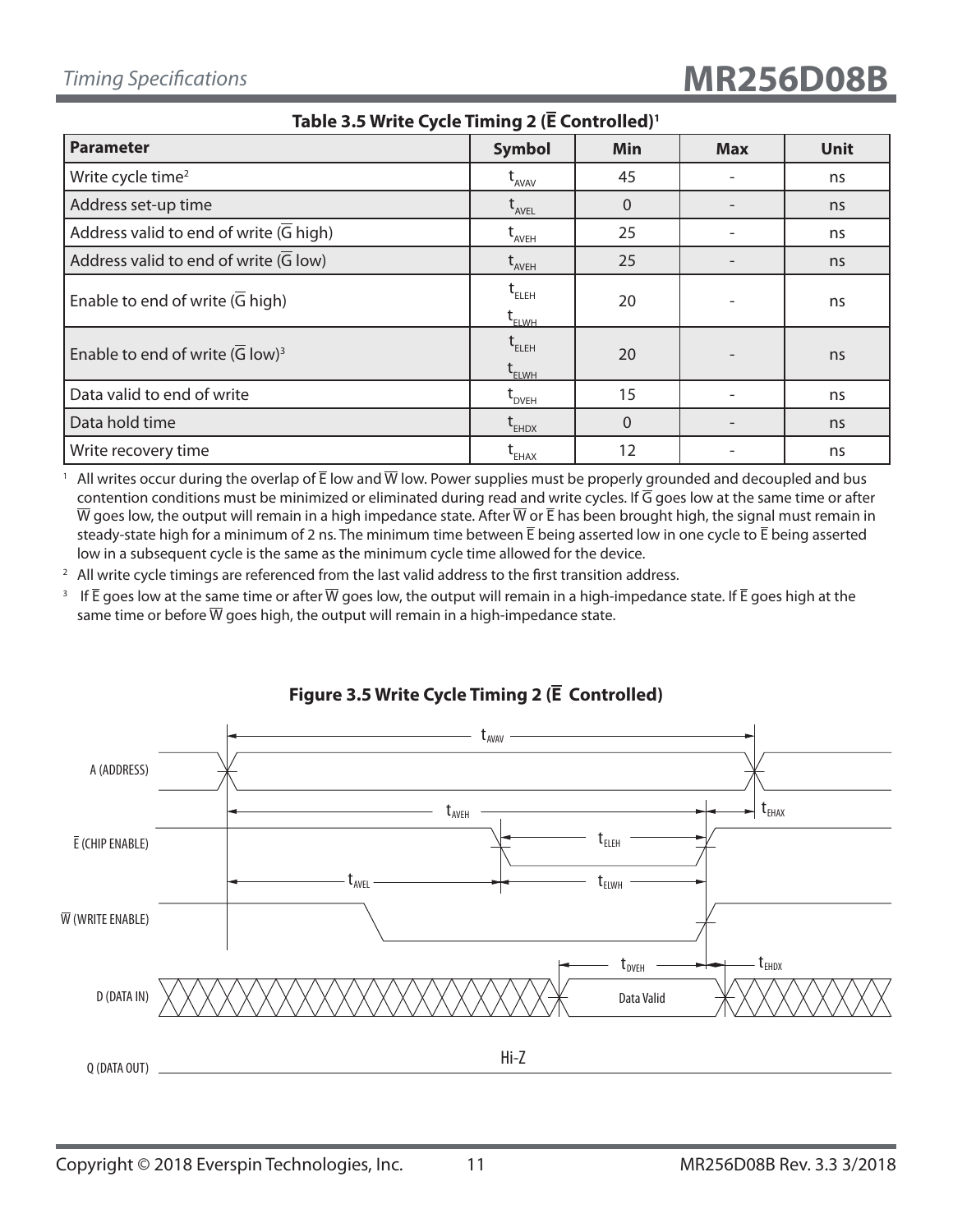| Table 3.6 Write Cycle Timing 3 (Shortened t <sub>whax</sub> , W and E Controlled)' |                                                       |                |            |             |  |  |
|------------------------------------------------------------------------------------|-------------------------------------------------------|----------------|------------|-------------|--|--|
| <b>Parameter</b>                                                                   | <b>Symbol</b>                                         | Min            | <b>Max</b> | <b>Unit</b> |  |  |
| Write cycle time <sup>2</sup>                                                      | $L$ <sub>AVAV</sub>                                   | 45             |            | ns          |  |  |
| Address set-up time                                                                | $t_{AVWL}$                                            | $\overline{0}$ |            | ns          |  |  |
| Address valid to end of write (G high)                                             | $t_{AVWH}$                                            | 25             |            | ns          |  |  |
| Address valid to end of write (G low)                                              | $t_{AVWH}$                                            | 25             |            | ns          |  |  |
| Write pulse width                                                                  | $t_{\text{WLWH}}$<br>$\operatorname{t}_{\text{WLEH}}$ | 20             |            | ns          |  |  |
| Data valid to end of write                                                         | $L_{DVMH}$                                            | 15             |            | ns          |  |  |
| Data hold time                                                                     | $t_{\text{whDX}}$                                     | $\Omega$       |            | ns          |  |  |
| Enable recovery time                                                               | $\mathsf{t}_{\mathsf{E}\textsf{HAX}}$                 | $-2$           |            | ns          |  |  |
| Write recovery time <sup>3</sup>                                                   | $t_{\text{WHAX}}$                                     | 6              |            | ns          |  |  |
| Write to enable recovery time <sup>3</sup>                                         | WHEL                                                  | 12             |            | ns          |  |  |

Table 3.6 Write Cycle Timing 3 (Shortened t<sub>whax</sub>, W and E Controlled)<sup>1</sup>

<sup>1</sup> All writes occur during the overlap of  $\bar{E}$  low and  $\bar{W}$  low. Power supplies must be properly grounded and decoupled and bus contention conditions must be minimized or eliminated during read and write cycles. If G goes low at the same time or after  $\overline{W}$  goes low, the output will remain in a high impedance state. After  $\overline{W}$  or  $\overline{E}$  has been brought high, the signal must remain in steady-state high for a minimum of 2 ns. The minimum time between  $\bar{E}$  being asserted low in one cycle to  $\bar{E}$  being asserted low in a subsequent cycle is the same as the minimum cycle time allowed for the device.

 $2$  All write cycle timings are referenced from the last valid address to the first transition address.

<sup>3</sup> If  $\bar{E}$  goes low at the same time or after  $\bar{W}$  goes low, the output will remain in a high-impedance state. If  $\bar{E}$  goes high at the same time or before  $\overline{W}$  goes high, the output will remain in a high-impedance state.



# Table 3.6 Write Cycle Timing 3 (Shortened  $t_{w\text{MAX}}$ ,  $\overline{W}$  and  $\overline{E}$  Controlled)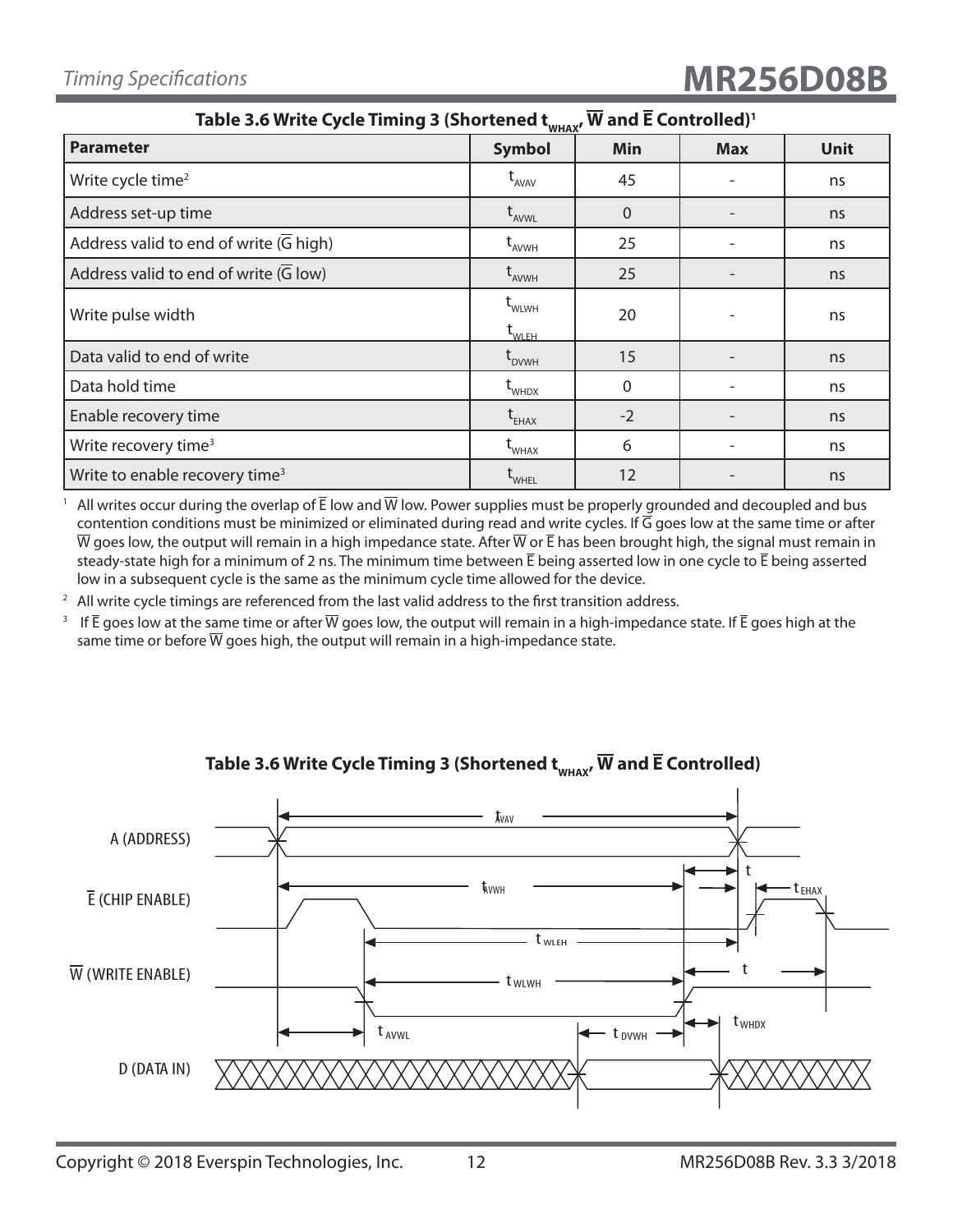# **4. ORDERING INFORMATION**

| <b>MR</b> | 256 | D | 08 | B | <b>MA</b> | 45 | $\mathsf{R}$ |                          |                                      |
|-----------|-----|---|----|---|-----------|----|--------------|--------------------------|--------------------------------------|
|           |     |   |    |   |           |    |              | Carrier                  | (Blank=Tray, R=Tape & Reel)          |
|           |     |   |    |   |           |    |              | Speed                    | $(45 = 45 \text{ ns})$               |
|           |     |   |    |   |           |    |              | Package                  | $(MA = FBGA)$                        |
|           |     |   |    |   |           |    |              | <b>Temperature Range</b> | (Blank = 0 to $+70$ °C)              |
|           |     |   |    |   |           |    |              | Revision                 | $(B = \text{Revision})$              |
|           |     |   |    |   |           |    |              | Data Width               | $(08 = 8 - Bit)$                     |
|           |     |   |    |   |           |    |              | <b>Type</b>              | $(D = Dual Supply)$                  |
|           |     |   |    |   |           |    |              | Density                  | $(256 = 256Kb)$                      |
|           |     |   |    |   |           |    |              | Part Type                | $(MR = Magnetic resistance)$<br>RAM) |

# **Figure 4.1 Part Numbering System**

### **Table 4.1 Available Parts**

| <b>Part Number</b> | <b>Description</b>                           | Temperature       |
|--------------------|----------------------------------------------|-------------------|
| MR256D08BMA45      | Dual Supply 32kx8 MRAM 48-BGA                | Commercial        |
| MR256D08BMA45R     | Dual Supply 32kx8 MRAM 48-BGA<br>Tape & Reel | <b>Commercial</b> |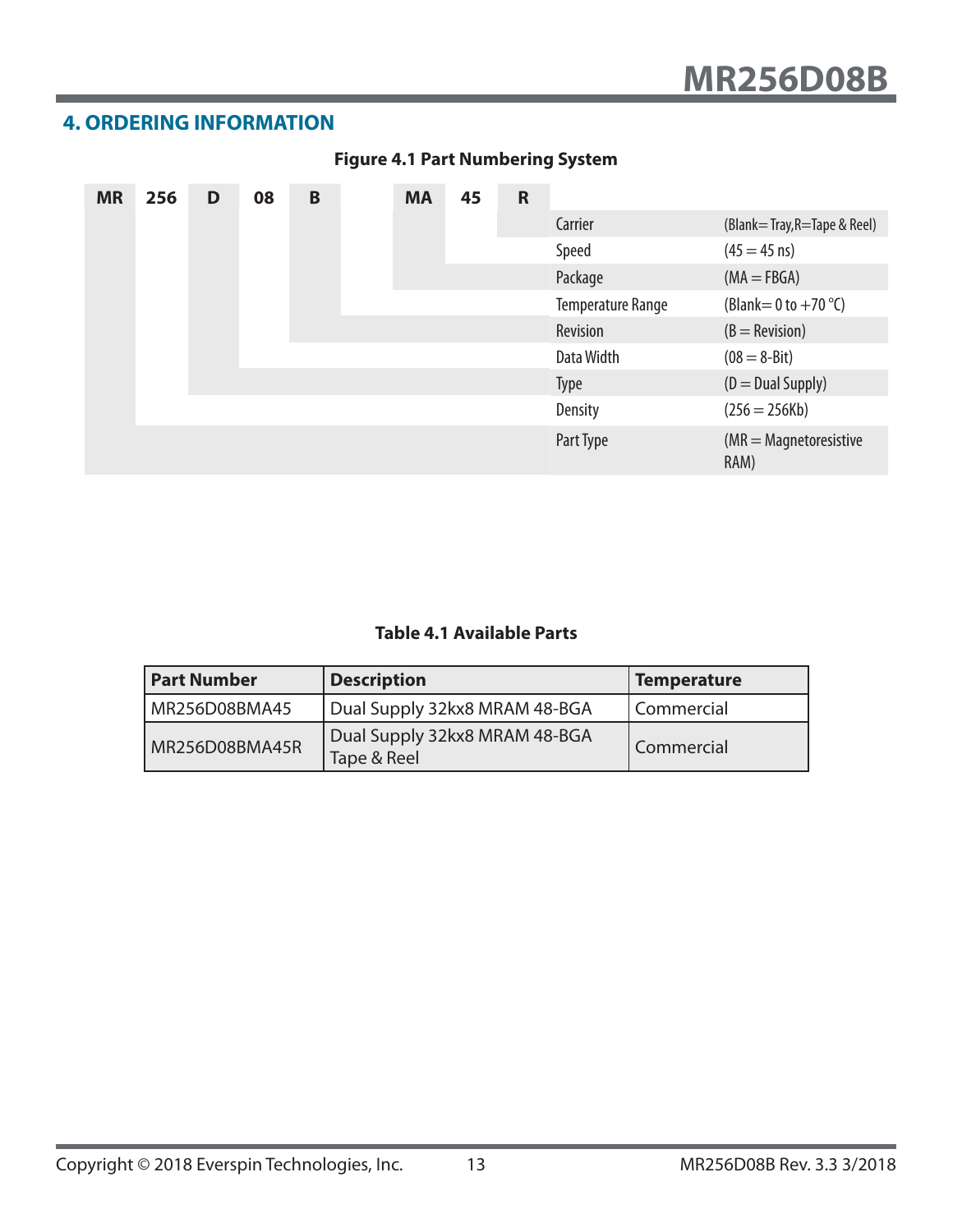

**Figure 5.1 FBGA**

 $\hat{A}$ . Maximum solder ball diameter measured parallel to DATUM A

- $\overline{A}$ . DATUM A, the seating plane is determined by the spherical crowns of the solder balls.
- $\sqrt{2}$ . Parallelism measurement shall exclude any effect of mark on top surface of package.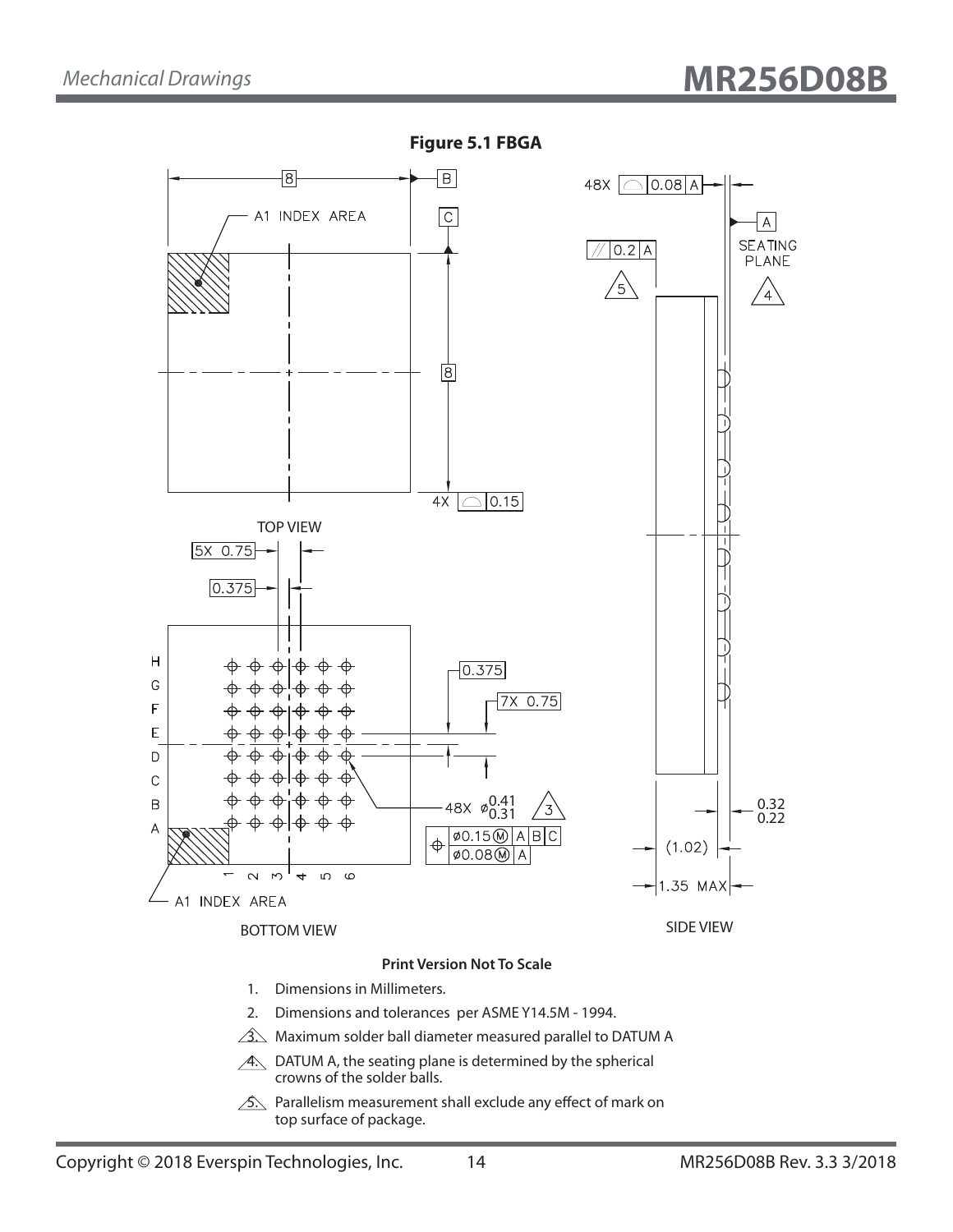# **6. REVISION HISTORY**

| <b>Revision</b> | <b>Date</b>         | <b>Description of Change</b>                                                                                                                                            |
|-----------------|---------------------|-------------------------------------------------------------------------------------------------------------------------------------------------------------------------|
|                 | Mar 24, 2010        | <b>Initial Product Release</b>                                                                                                                                          |
| 2               | Aug 6, 2011         | Corrected Product Density in Table 4.1                                                                                                                                  |
| 3               | December 9,<br>2011 | Updated logo and contact information. Figure 2.1 cosmetic update. Figure<br>5.2 BGA package outline drawing revised for ball size. Added spec values<br>for $I_{DDQ}$ . |
| 3.1             | May 19, 2015        | Revised Everspin contact information.                                                                                                                                   |
| 3.2             | June 11, 2015       | Corrected Japan Sales Office telephone number.                                                                                                                          |
| 3.3             |                     | March 23, 2018   Updated the Contact Us table                                                                                                                           |